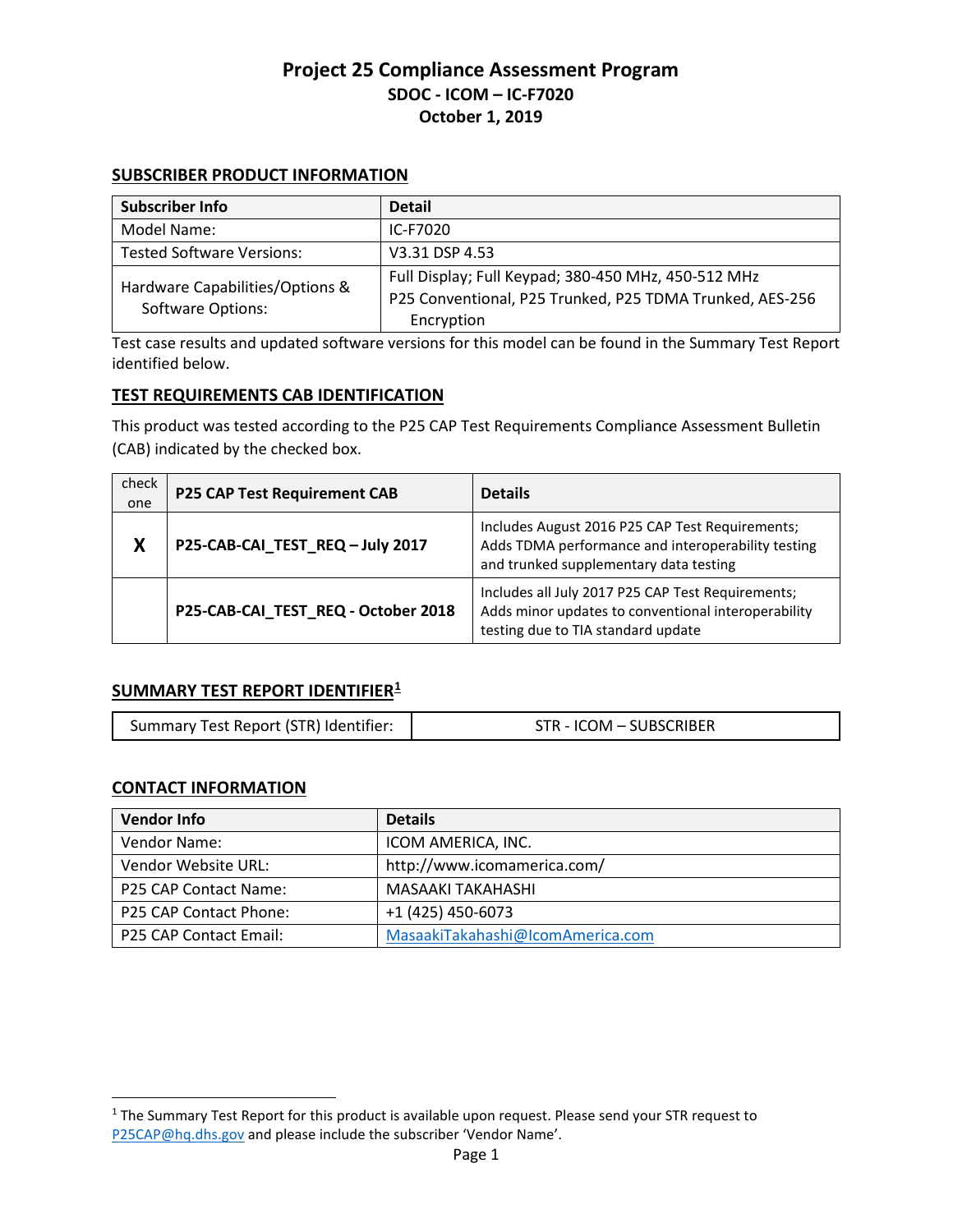## **ENCRYPTION STATEMENT**

This product complies with the P25 CAP Encryption Requirements CAB (P25-CAB-ENC\_REQ). The checked box indicates how the product was tested.

| $\mathbf{x}$ Tested with the AES 256 encryption algorithm and shall be available with AES 256 encryption at a<br>minimum or without any encryption of any type. |
|-----------------------------------------------------------------------------------------------------------------------------------------------------------------|
| Tested without the AES 256 encryption algorithm and shall only be available without any<br>encryption of any type.                                              |

## **CONVENTIONAL PERFORMANCE**

The Subscriber product has been tested for Conventional Performance. All requirements were passed except for those requirements identified below under Unsupported or Failed Requirements.

## P25 CAP Conventional Performance Testing Coverage

Receiver Tests: Reference Sensitivity, Faded Reference Sensitivity, Signal Delay Spread Capability, Adjacent Channel Rejection, Offset Adjacent Channel Rejection, Co-Channel Rejection, Spurious Response Rejection, Intermodulation Rejection, Signal Displacement Bandwidth, Late Entry Unsquelch Delay, and Receiver Throughput Delay.

Transmitter Tests: Unwanted Emissions (Adjacent Channel Power Ratio), Transmitter Power and Encoder Attack Time, Transmitter Throughput Delay, Frequency Deviation for C4FM, and Modulation Fidelity, Transient Frequency Behavior.

### Unsupported or Failed Requirements

1. None

# **TRUNKING PERFORMANCE - FDMA**

The Subscriber product has been tested for Trunking Performance - FDMA. All requirements were passed except for those requirements identified below under Unsupported or Failed Requirements.

# P25 CAP FDMA Trunking Performance Testing Coverage

Receiver Tests: Reference Sensitivity, Faded Reference Sensitivity, Signal Delay Spread Capability, Adjacent Channel Rejection, Offset Adjacent Channel Rejection, Co-Channel Rejection, Spurious Response Rejection, Intermodulation Rejection, and Signal Displacement Bandwidth.

Transmitter Tests: Unwanted Emissions (Adjacent Channel Power Ratio), Power Attack time, Encoder Attack Time, Transmitter Throughput Delay, Frequency Deviation for C4FM, and Modulation Fidelity, Transient Frequency Behavior.

Trunked Tests: Trunking Control Channel Slot Times, Trunking Request Time, and Transmitter Time to Key on a Traffic Channel.

### Unsupported or Failed Requirements

1. None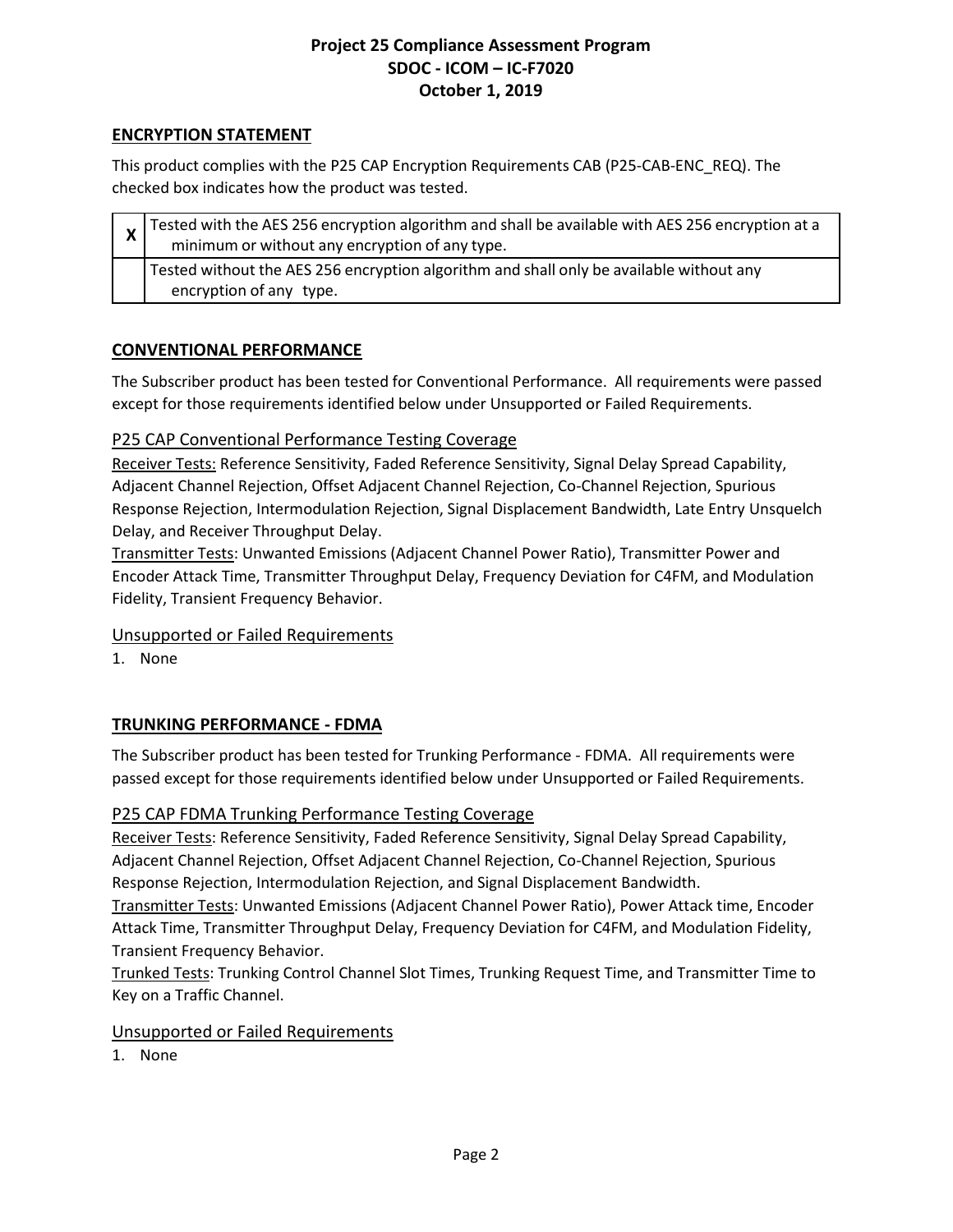## **TRUNKING PERFORMANCE - TDMA**

The Subscriber product has been tested for Trunking Performance - TDMA. All requirements were passed except for those requirements identified below under Unsupported or Failed Requirements.

### P25 CAP TDMA Trunking Performance Testing Coverage

Receiver Tests: Reference Sensitivity, Faded Reference Sensitivity, Signal Delay Spread Capability, Adjacent Channel Rejection, Offset Adjacent Channel Rejection, Co-Channel Rejection, Spurious Response Rejection, Intermodulation Rejection, and Signal Displacement Bandwidth. Transmitter Tests: Unwanted Emissions (Adjacent Channel Power Ratio), Frequency Deviation for H-CPM, Modulation Fidelity, Symbol Rate Accuracy, H-CPM Logical Channel Power measurements, and H-CPM Channel Time Alignment.

### Unsupported or Failed Requirements

1. None

## **CONVENTIONAL DIRECT MODE INTEROPERABILITY**

The Subscriber product has been tested for Conventional Direct Mode Interoperability. All test cases were passed except for those test cases identified below under Unsupported or Failed Test Cases. Test cases that passed but require specific, sometimes optional, product capabilities are also identified below.

### P25 CAP Direct Mode Interoperability Testing Coverage

Network Access Code (NAC) Operation, Group Voice Call, Emergency Call, Unit-to-Unit Voice Call, Encryption, Call Alert, Radio Check, Message Update, Status Update, Status Query, and Radio Unit Monitor.

### Unsupported or Failed Test Cases

1. Radio Unit Monitor – Unit to Unit Call is unsupported

### Optional Product Capabilities Required to Pass Test Cases

1. None

### **CONVENTIONAL REPEAT MODE INTEROPERABILITY**

The Subscriber product has been tested for Conventional Repeat Mode Interoperability. All test cases were passed except for those test cases identified below under Unsupported or Failed Test Cases. Test cases that passed but require specific, sometimes optional, product capabilities are also identified below.

### P25 CAP Repeat Mode Interoperability Testing Coverage

Network Access Code (NAC) Operation, Group Voice Call, Emergency Call, Unit-to-Unit Voice Call, Encryption, Call Alert, Radio Check, Message Update, Status Update, Status Query, and Radio Unit Monitor.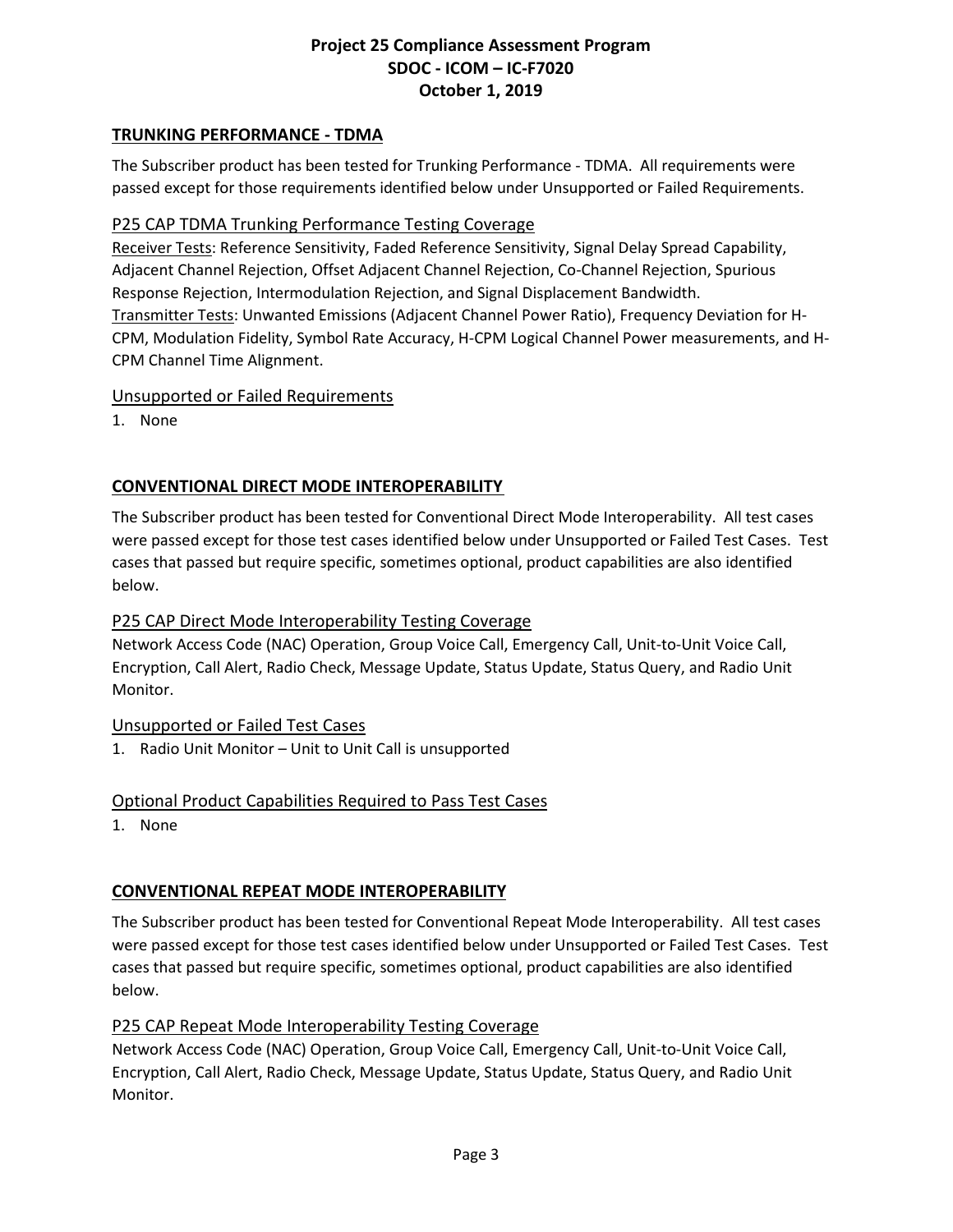## Unsupported or Failed Test Cases

1. Message Update – SU 1 to Group Message Update is unsupported, Status Update – Test Case 3 – SU to Talk Group Status Update Initiated by SU 1 is unsupported, Radio Unit Monitor - Unit to Unit Call is unsupported

## Optional Product Capabilities Required to Pass Test Cases

1. None

### **CONVENTIONAL REPEAT MODE with DISPATCH MONITORING CONSOLE INTEROPERABILITY**

The Subscriber product has been tested for Conventional Repeat Mode with Dispatch Monitoring Console Interoperability. All test cases were passed except for those test cases identified below under Unsupported or Failed Test Cases. Test cases that passed but require specific, sometimes optional, product capabilities are also identified below.

### P25 CAP Repeat Mode Interoperability Testing Coverage

Group Voice Call, Emergency Call, All Call, Unit-to-Unit Voice Call, Encryption, Emergency Alarm, Call Alert, Radio Check, Radio Unit Inhibit/Uninhibit, Message Update, Status Update, Status Query, and Radio Unit Monitor.

### Unsupported or Failed Test Cases

1. Message Update – SU 1 to Group Message Update is unsupported, Status Update – Test Case 3 – SU to Talk Group Status Update Initiated by SU 1 is unsupported, Radio Unit Monitor – Unit to Unit Call is unsupported

### Optional Product Capabilities Required to Pass Test Cases

1. None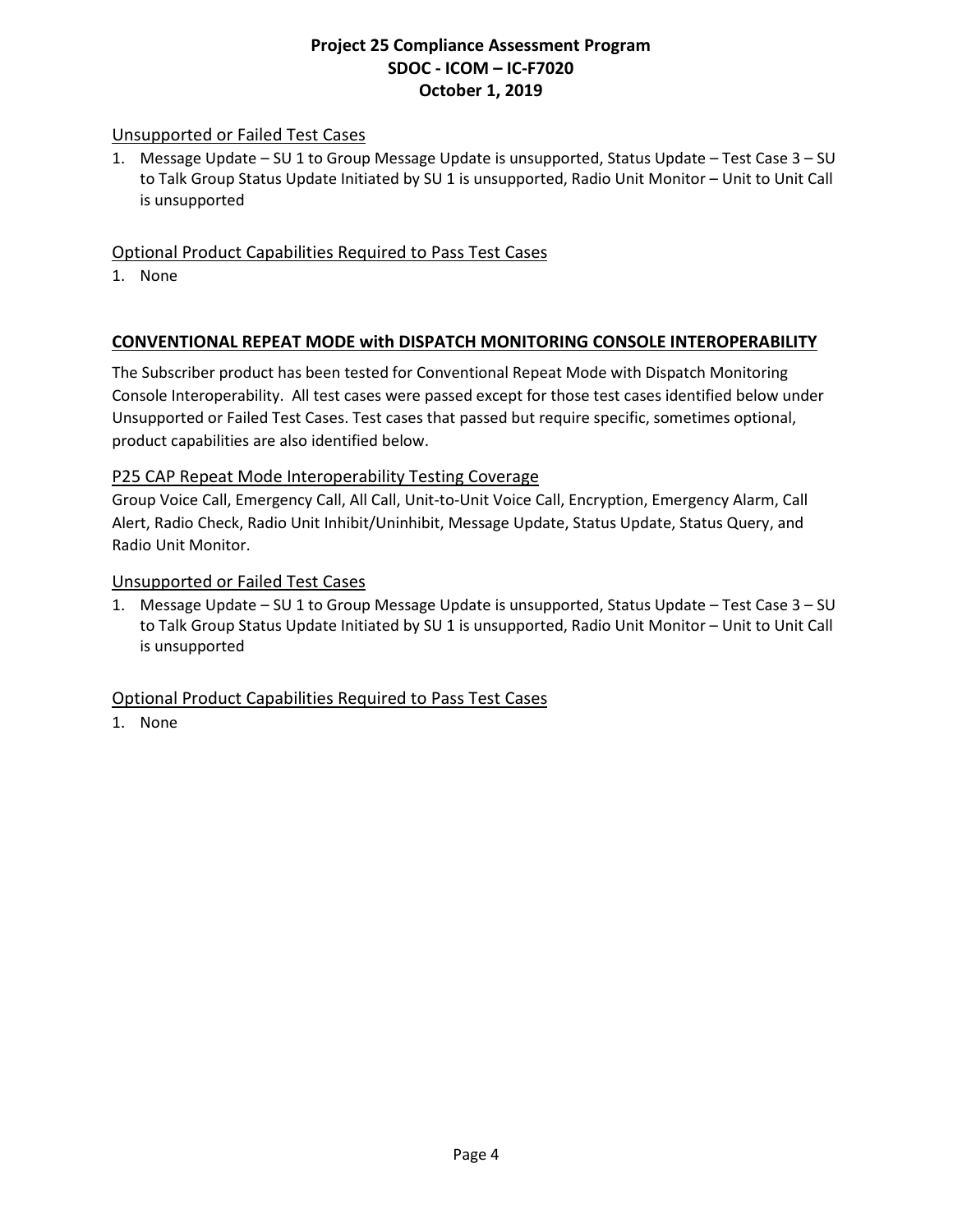## **TRUNKED SUBSCRIBER UNIT INTEROPERABILITY – FDMA**

The Subscriber product has been tested for Trunked Interoperability - FDMA. All test cases were passed except for those test cases identified below under Unsupported or Failed Test Cases. Test cases that passed but require specific, sometimes optional, product capabilities are also identified below.

### P25 CAP FDMA Trunked Interoperability Testing Coverage

Full Registration, Group Voice Call, Unit to Unit Voice Call, Broadcast Voice Call, Affiliation, Announcement Group Call, Emergency Alarm, Emergency Group Call, Encryption, Intra-Location Registration Area Roaming, Deregistration, System Call, Call Alert, Short Message, Status Query, Status Update, Radio Unit Monitoring, Radio Unit Disable/Re-Enable, and Radio Check.

#### Unsupported or Failed Test Cases

- 1. Radio Unit Monitoring is unsupported, Inter-System Roaming is unsupported, Inter-WACN Roaming is unsupported
- 2. Unit-to-Unit Voice Call Test Case 4 Unit-to-Unit Call Queued with Target Availability Check Traffic Channel Assignment Before Target Availability Check and System Call - Functionality is unsupported by the representative base station repeaters/FNEs tested with the subscriber under test

### Optional Product Capabilities Required to Pass Test Cases

1. None

### **TRUNKED SUBSCRIBER UNIT INTEROPERABILITY – TDMA**

The Subscriber product has been tested for Trunked Interoperability - TDMA. All test cases were passed except for those test cases identified below under Unsupported or Failed Test Cases. Test cases that passed but require specific, sometimes optional, product capabilities are also identified below.

### P25 CAP TDMA Trunked Interoperability Testing Coverage

Registration, Group Voice Call, Unit-to-Unit Voice Call, Broadcast Call, Announcement Group Call, Emergency Group Call, Encryption Group Call, System Call, Radio Unit Monitoring, and Transmitting Subscriber Forced Preemption.

#### Unsupported or Failed Test Cases

- 1. Inter-System Roaming and Inter-WACN Roaming is unsupported.
- 2. Unit-to-Unit Voice Call Test Case 5 Unit-to-Unit Call without Target Availability Check and Test Case 6 – Unit-to-Unit Call Queued without Target Availability Check and Radio Unit Monitoring are unsupported
- 3. Unit-to-Unit Voice Call Test Case 4 Unit-to-Unit Call Queued with Target Availability Check Traffic Channel Assignment Before Target Availability Check and System Call - Functionality is unsupported by the representative base station repeaters/FNEs tested with the subscriber under test

### Optional Product Capabilities Required to Pass Test Cases

1. None